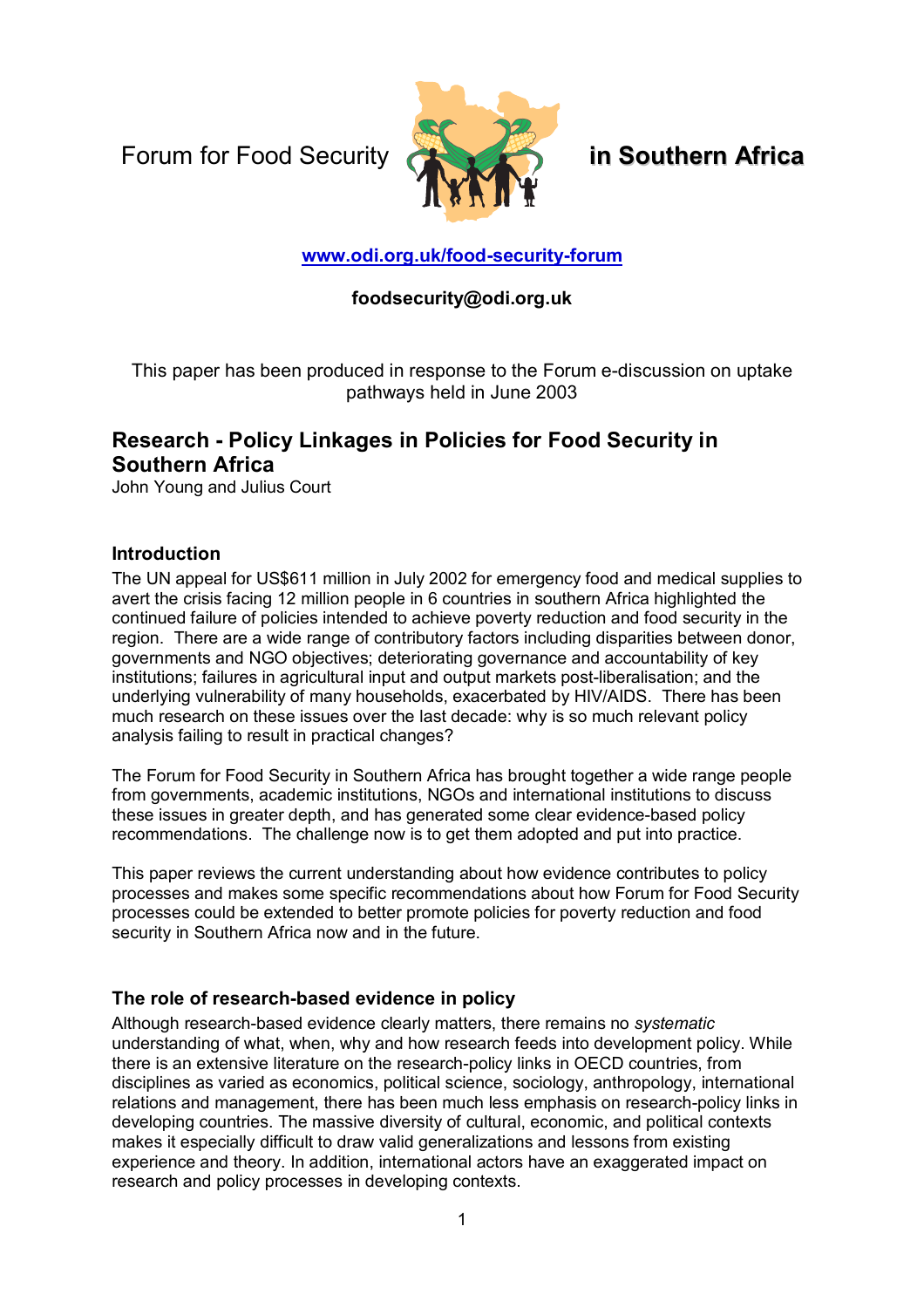A number of international development organisations have research programmes in this area. Impact assessments by the International Food Policy Research Institute have focused increasingly over the last few years on measuring the policy impact of its research programmes, and how it can be improved (Garrett, 1998 and IFPRI, 1999). The link between research and policy has been a key issue for the Global Development Network (GDN) since its inception in 1999. It was the theme of a series of panel discussions at the GDN Annual Conferences in Bonn (1999) and Tokyo (2000), and of a follow-up workshop held at the University of Warwick in June 2001. The International Development Research Centre (IDRC) in Canada

is undertaking a strategic evaluation of the

influence of IDRC-supported research on public policy (Nielson, 2001).

The Overseas Development Institute (ODI) has been researching research-policy linkages since 1999. Sutton (1999) identifies and describes theoretical approaches in political science, sociology, anthropology, international relations and management, and provides a 21-point checklist of what makes policies happen. Work for the International Institute for Environment and Development identified a six-point programme for improving impact (Garret and Islam, 1998). The UK Department for International Development (DFID) has recently completed a major review of work as part of its effort to develop a new research policy (Surr et al, 2002).

A wide range of models for policy processes have been developed within different disciplines, including linear, logical models rooted in classical economic theory, and more complex models based in political science and comparative literature. Most are based on research in democratic, developed countries and there are very few from developing countries. Understanding is also constrained since many studies only consider the impact of scientific or academic research on official policy documents, whereas in reality, policy makers are influenced by "evidence" generated by a much wider range of learning processes including, or especially, what they see with their own eyes. Furthermore, changing a policy document means nothing unless it is put into practice, and, in fact, many things change in practice long before they become enshrined in policy documents.

#### **A new framework**

Traditionally, the link between research and policy has been viewed as a linear process, whereby a set of research findings is shifted from the 'research sphere' over to the 'policy sphere<sup>'</sup>, and then has some impact on policy-makers' decisions. At least three of the assumptions underpinning this traditional view are now being questioned. First, the assumption that research influences policy in a one-way process (the linear model); second, the assumption that there is a clear divide between researchers and policy-makers (the two communities model); and third, the assumption that the production of knowledge is confined to a set of specific findings (the positivistic model).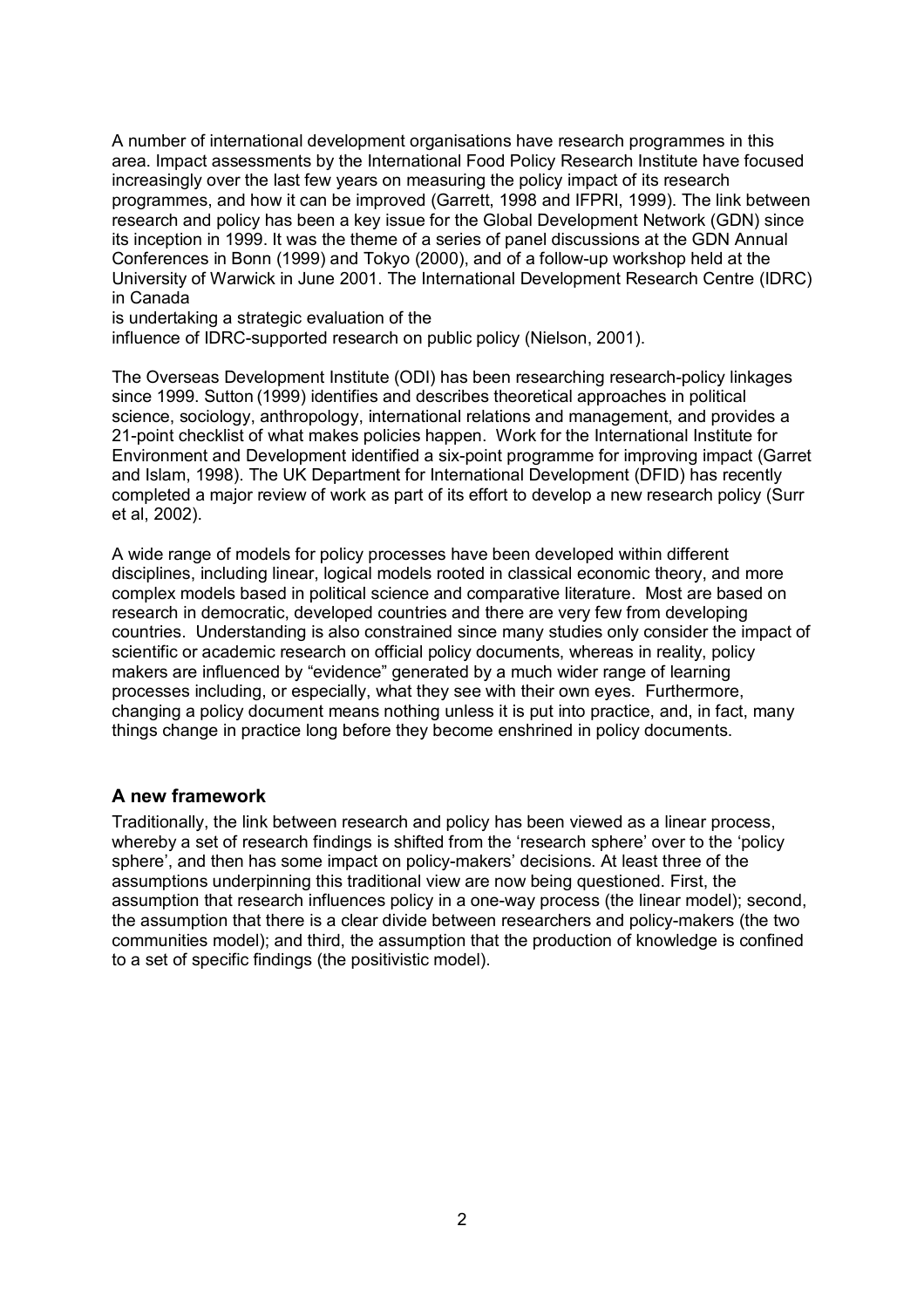

**Figure 1: Factors influencing research uptake** 

#### **The political context**

Literature on the research-policy link is now shifting away from these assumptions, towards a more dynamic and complex view that emphasises a two-way process between research and policy, shaped by multiple relations and reservoirs of knowledge.

In a new framework developed by Crewe and Young (2002) research uptake is seen as a function of the interaction of Context (politics and institutions); Evidence (approach and credibility); and Links (between researchers and policymakers) - as shown in Figure 1.

The research/policy link is by shaped the political context. The policy process and the production of research are in themselves political processes, from the initial agenda-setting exercise through to the final negotiation involved in implementation. Political contestation, institutional pressures and vested interests matter greatly. So too the attitudes and incentives among officials, their room for manoeuvre, local history, and power relations greatly influence policy implementation (Kingdon, 198; and Clay and Schaffer, 1984). In some cases the political strategies and power relations are obvious, and are tied to specific institutional pressures. Ideas circulating may be discarded by the majority of staff in an organisation if those ideas elicit disapproval from the leadership. At its broadest level, it seems that the degree of policy change is a function of political demand and contestation. While it is difficult to change political contexts, you can maximize your chances of influencing policy.

#### **The evidence and communication**

Experience suggests that the quality of the research is clearly important for policy uptake. Policy influence is affected by topical relevance and, as important, operational usefulness of an idea; it helps if a new approach has been piloted and the document can clearly demonstrate the value of a new option (Court and Young, 2003). A critical issue affecting uptake is whether research provides a solution to a problem. The other key set of issues here concerns communication. There are many academic fields that provide interesting contributions in this regard, including the literature on interpersonal communication, advocacy and marketing communication, media communication and information technology, and knowledge management and research relevance. These fields have gradually shifted away from various linear theories of communication (sender  $-$  message  $-$  channel  $$ recipient) towards more interactive models. The sources and conveyors of information, the way new messages are packaged (especially if they are couched in familiar terms) and targeted can all make a big difference in how the policy document is perceived and utilised. For example, marketing is based on the insight that people's reaction to a new product/idea is often determined by the packaging rather than the content in and of itself (Williamson, 1996). The power of visual images is often a key element in effective communication  $$ frequently, 'seeing is believing' (Philo, 1996). The key message is that communication is a very demanding process and it is best to take an interactive approach (Mattelart, A & M Mattelart, 1998). Continuous interaction leads to greater chances of successful communication than a simple or linear approach.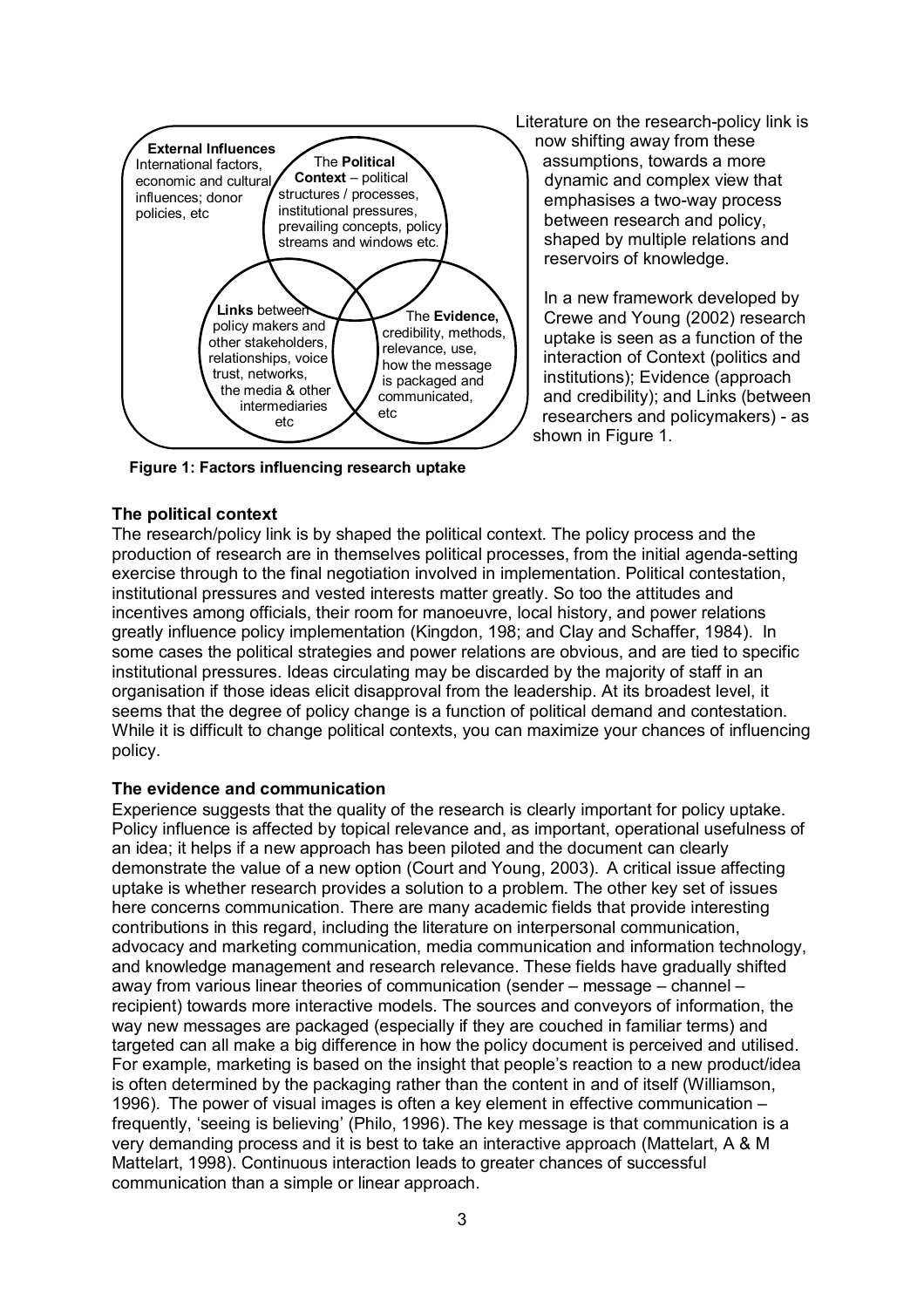#### **Links**

The framework emphasises the importance of links  $-$  communities, networks and intermediaries (e.g. the media and campaigning groups) – in affecting policy change. Some of the current literature focuses explicitly on various types of networks, such as policy communities (Pross, 1986), policy streams (Kingdon, 1984), epistemic communities (Haas, 1991), and advocacy coalitions (Sabatier and Jenkins-Smith, 1999). Issues of trust, legitimacy, openness and formalization of networks have emerged as important issues in GDN work. ODI work reinforces existing theory about the role of translators and communicators (Gladwell, 2000). It seems that there is often an under-appreciation of the extent and ways that intermediary organization and networks impact on how formal policy guidance documents influence officials.

# **Lessons for evidence-based policy**

Emerging results from ODIís work so far confirm this theory, indicating that research-based evidence is more likely to contribute to policy if:

- i. it fits within the political and institutional limits and pressures of policy makers, and resonates with their ideological assumptions, or sufficient pressure is exerted to challenge those limits;
- ii. the evidence is credible and convincing, provides practical solutions to current policy problems, and is packaged to attract policy-makers interest;
- iii. researchers and policy makers share common networks, trust each other, honestly and openly represent the interests of all stakeholders and communicate effectively.

But these three conditions are rarely met in practice: although researchers can control the credibility of their evidence and can ensure they interact with and communicate well with policy makers, they often have limited capacity to influence the political context within which they work, especially in less democratic countries. Thus researchers need to work with a wider range of policy activists, including civil society organisations, and use the media if they wish to influence policy.

Some useful lessons about how to promote evidence-based policies are emerging from a review of over 50 cases from developing countries where research-based evidence did, or did not influence policy (ODI 2003). First, it is important to understand the political context, nature of the evidence and the available mechanisms to communicate with policy makers. Second, there are some critical steps in the process. Third, some clear evidence is emerging about the most effective approaches. Some of these are summarised in the table on the next page.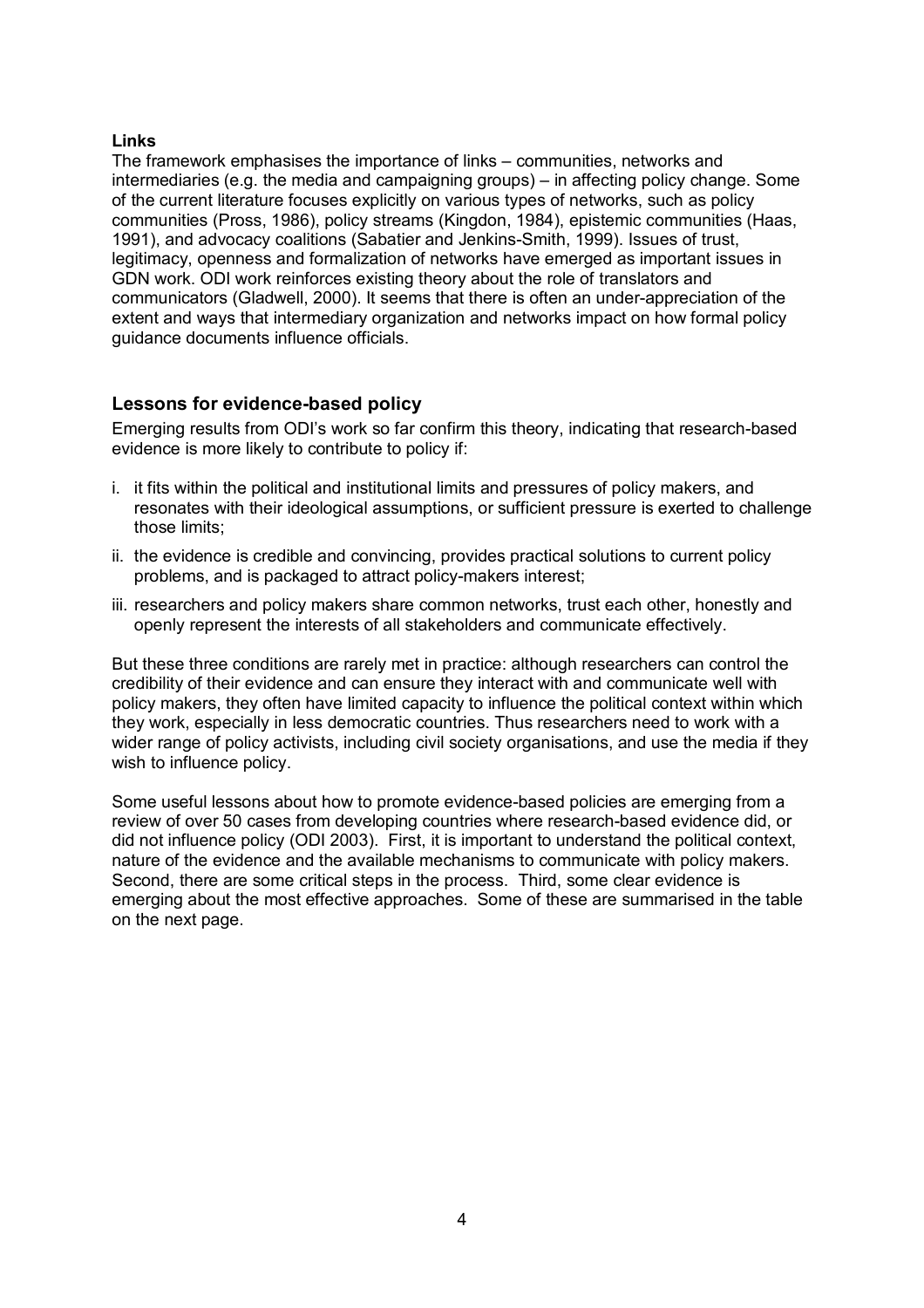| Understanding                                                                                                                                                                                                                                                                                    | <b>Process</b>                                                                                                                                                                                                                                                                                                                     | <b>Approaches</b>                                                                                                                                                                                                                                                                                                                                          |
|--------------------------------------------------------------------------------------------------------------------------------------------------------------------------------------------------------------------------------------------------------------------------------------------------|------------------------------------------------------------------------------------------------------------------------------------------------------------------------------------------------------------------------------------------------------------------------------------------------------------------------------------|------------------------------------------------------------------------------------------------------------------------------------------------------------------------------------------------------------------------------------------------------------------------------------------------------------------------------------------------------------|
| <b>Political Context:</b><br>• Who are the policymakers?<br>• Is there policymaker demand for<br>new ideas?<br>• What are the sources / strengths<br>of resistance?<br>• What is the policy-making<br>process?<br>• What are the opportunities and<br>timing for input into formal<br>processes? | Get to know the policymakers,<br>٠<br>their agendas and the<br>constraints they operate under.<br>Identify potential supporters and<br>٠<br>opponents.<br>Keep an eye on the horizon and<br>٠<br>prepare for opportunities in<br>regular policy processes.<br>Look out for $-$ and react to $-$<br>٠<br>unexpected policy windows. | • Work with the policy makers.<br>• Seek commissions.<br>• Line up research programmes<br>with high-profile policy events.<br>• Reserve resources to be able to<br>move quickly to respond to<br>policy windows.<br>• Allow sufficient time & resources                                                                                                    |
| Evidence:<br>• What is the current theory?<br>• What are the prevailing<br>narratives?<br>• How divergent is the new<br>evidence?<br>• What sort of evidence will<br>convince policymakers?                                                                                                      | Establish credibility over the<br>٠<br>long term.<br>Provide practical solutions to<br>٠<br>problems.<br>Establish legitimacy.<br>$\blacksquare$<br>Build a convincing case and<br>٠<br>present clear policy options.<br>Package new ideas in familiar<br>٠<br>theory or narratives.<br>Communicate effectively.<br>٠              | • Build up respected programmes<br>of high-quality work.<br>• Action-research and Pilot<br>projects to demonstrate benefits<br>of new approaches.<br>• Use participatory approaches to<br>help with legitimacy &<br>implementation.<br>• Clear strategy and resources for<br>communication from start.<br>• Real communication – "seeing is<br>believing". |
| Links:<br>• Who are the key stakeholders in<br>the policy discourse?<br>• What links and networks exist<br>between them?<br>• Who are the intermediaries and<br>what influence do they have?<br>• Whose side are they on?                                                                        | Get to know the other<br>٠<br>stakeholders.<br>Establish a presence in existing<br>٠<br>networks.<br>Build coalitions with like-minded<br>٠<br>stakeholders.<br>Build new policy networks.<br>٠                                                                                                                                    | • Partnerships between<br>researchers, policy makers and<br>communities.<br>• Identify key networkers and<br>salesmen.<br>• Use informal contacts.                                                                                                                                                                                                         |

## **Implications for the Forum for Food Security**

The FFSSA has identified a wide range of high-level evidence-based policy options relevant to improving food security in southern Africa. These relate to market-based economic development; social protection; holistic, livelihood-focused, approaches; and better regional integration (more detailed policy recommendations for specific countries and socio-economic groups will be identified in due course) The Forum analysis and e-discussions have also identified a number of historical and political reasons why policy recommendations have not been adopted in the past, including neo-patrimonial governments, donor interference, and weak implementation systems. It has also identified how little analysis there has been in Southern Africa of the links and intermediaries between researchers or research-based evidence and the policy makers; of the distance between the new policy options and conceptual models of policymakers in the region; or of current food-security policy processes that research and analysis could feed into.